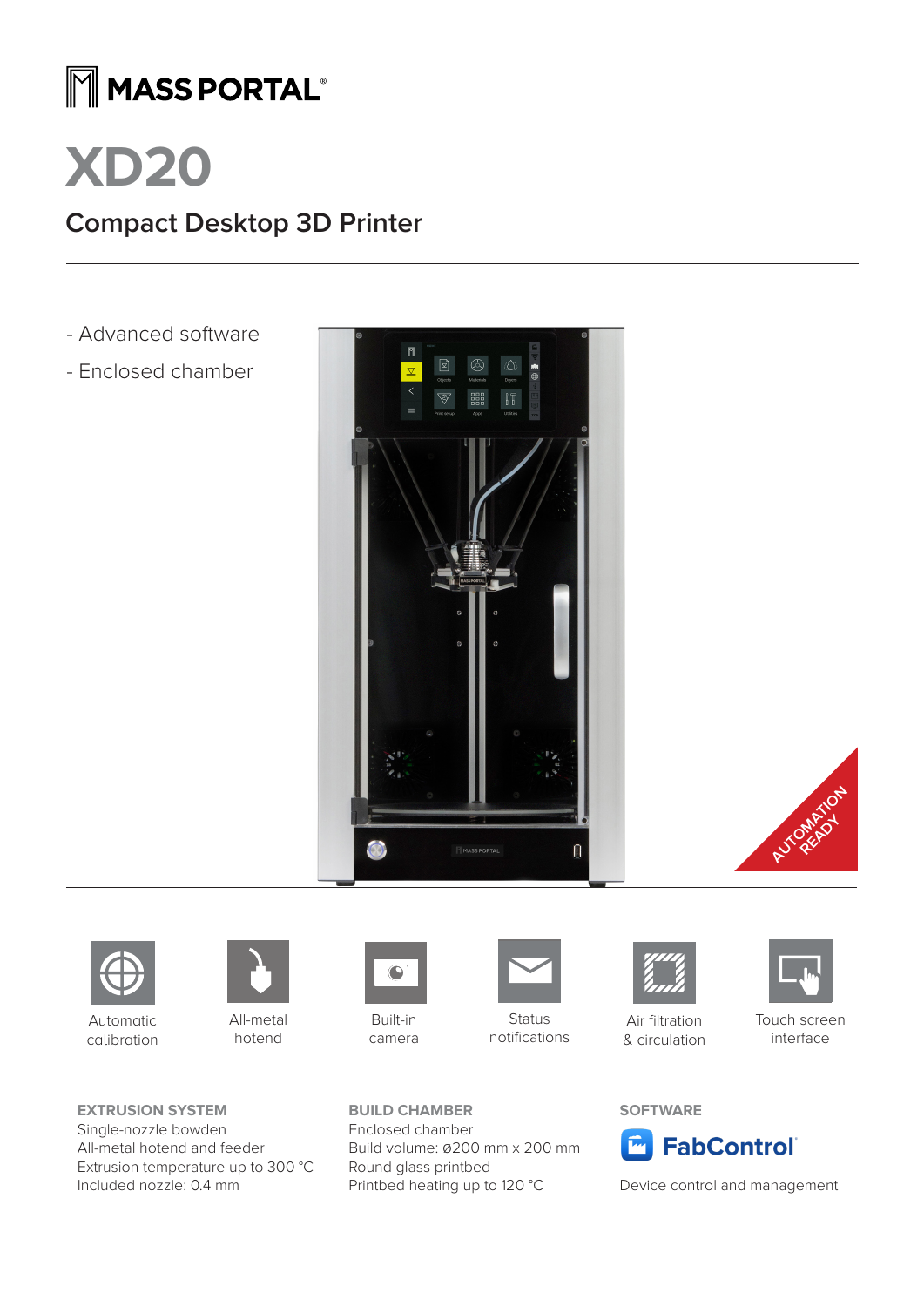## $\mathbb M$  MASS PORTAL®

### **Compact Desktop 3D Printer**

### **Printer**

Technology: Fused Filament Fabrication (FFF) Build volume (d x h): 0200 mm x 200 mm, cylindric Motion system: precision linear guideways Maximum printhead travel speed: 250 mm/s XYZ accuracy: 6, 6, 5 micron Ultimate layer resolution: 50 micron Electronics: 32-bit Firmware: open-source Repetier-Firmware Remote monitoring: built-in HD camera Connectivity: USB 2.0 and Ethernet jacks, Wi-Fi Automation ready: yes (software interfaces)

### **Chamber**

Build chamber: enclosed Build chamber door: polycarbonate Build chamber illumination: yes

### **Build plate**

Type: glass plate Temperature up to 120 °C Heatup time: 5 min

**Power requirements** Max: 465 W

**Regulatory compliance** CE, WEEE

### **Safety**

Air filtering: air & active carbon filters Overheating protection: yes

### **Printer size**

Dimensions (w x d x h): 340 mm x 370 mm x 641 mm 340 mm x 390 mm x 641 mm (with spool holder) Weight: 22.5 kg Shipping dimensions (w x d x h): 400 mm x 400 mm x 760 mm Shipping weight: 30 kg

### **Ambient conditions**

Operating ambient temperature: 15-35 °C, 10-90 % RH

### **Software**

Supplied software: Slic3r (slicer) FabControl® (printing, drying profile management software) FabControl® Embedded (device control software) Supported 3D models file format : .stl, .obj, .3mf Supported print file format: .gcode (up to 150MB)



E-mail sales@massportal.com **MassPortal.com**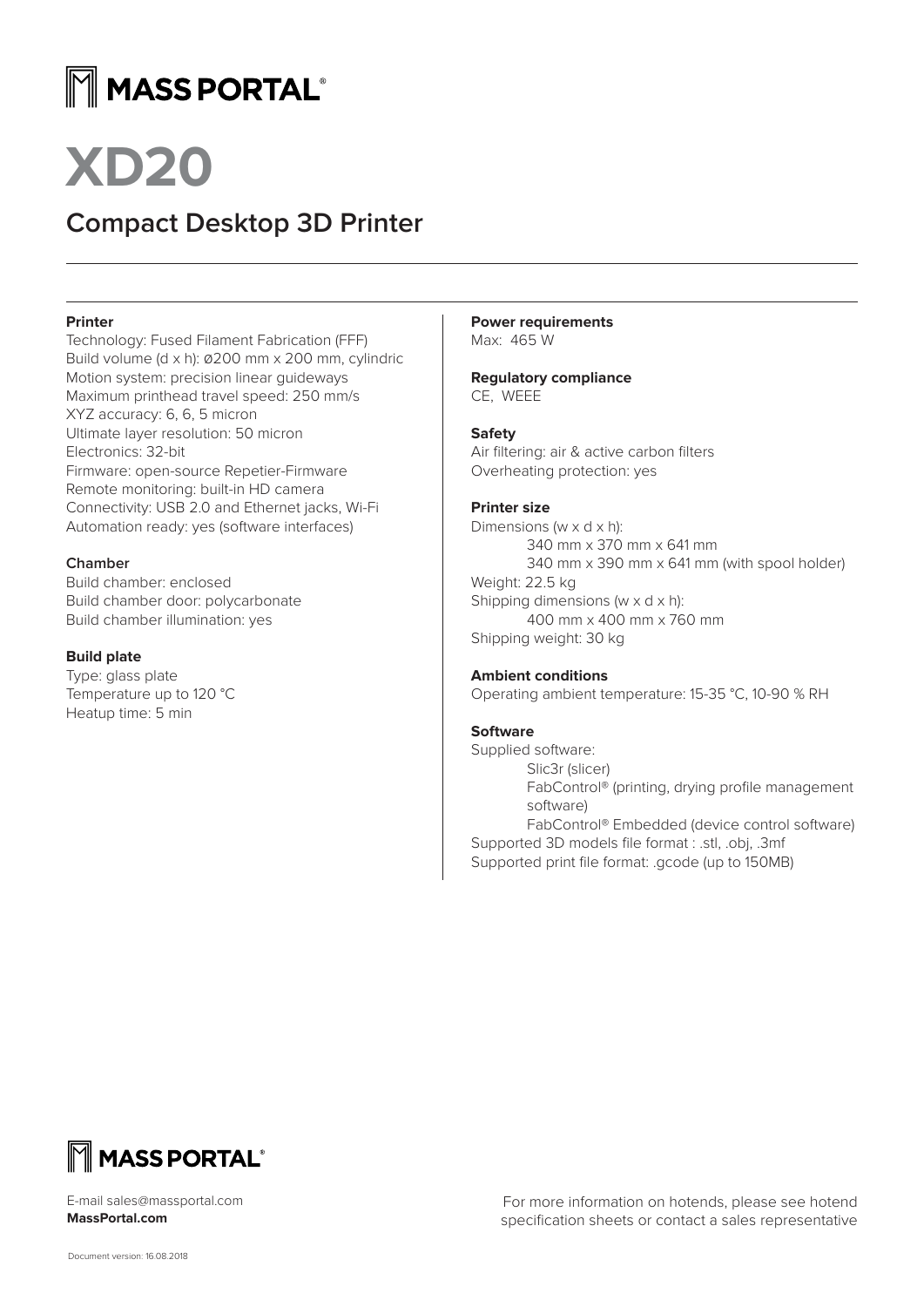## MMASS PORTAL®



### **Large Desktop 3D Printer**

- Advanced software
- Enclosed chamber







Automatic calibration



All-metal hotend

**EXTRUSION SYSTEM** Single-nozzle bowden All-metal hotend and feeder Extrusion temperature up to 300 °C Included nozzle: 0.4 mm



Built-in camera

**BUILD CHAMBER** Enclosed chamber

Round glass printbed

Build volume: 0300 mm x 300 mm

Printbed heating up to 120 °C



**Status** notifications



Air filtration & circulation



Touch screen interface

### **SOFTWARE**



Device control and management